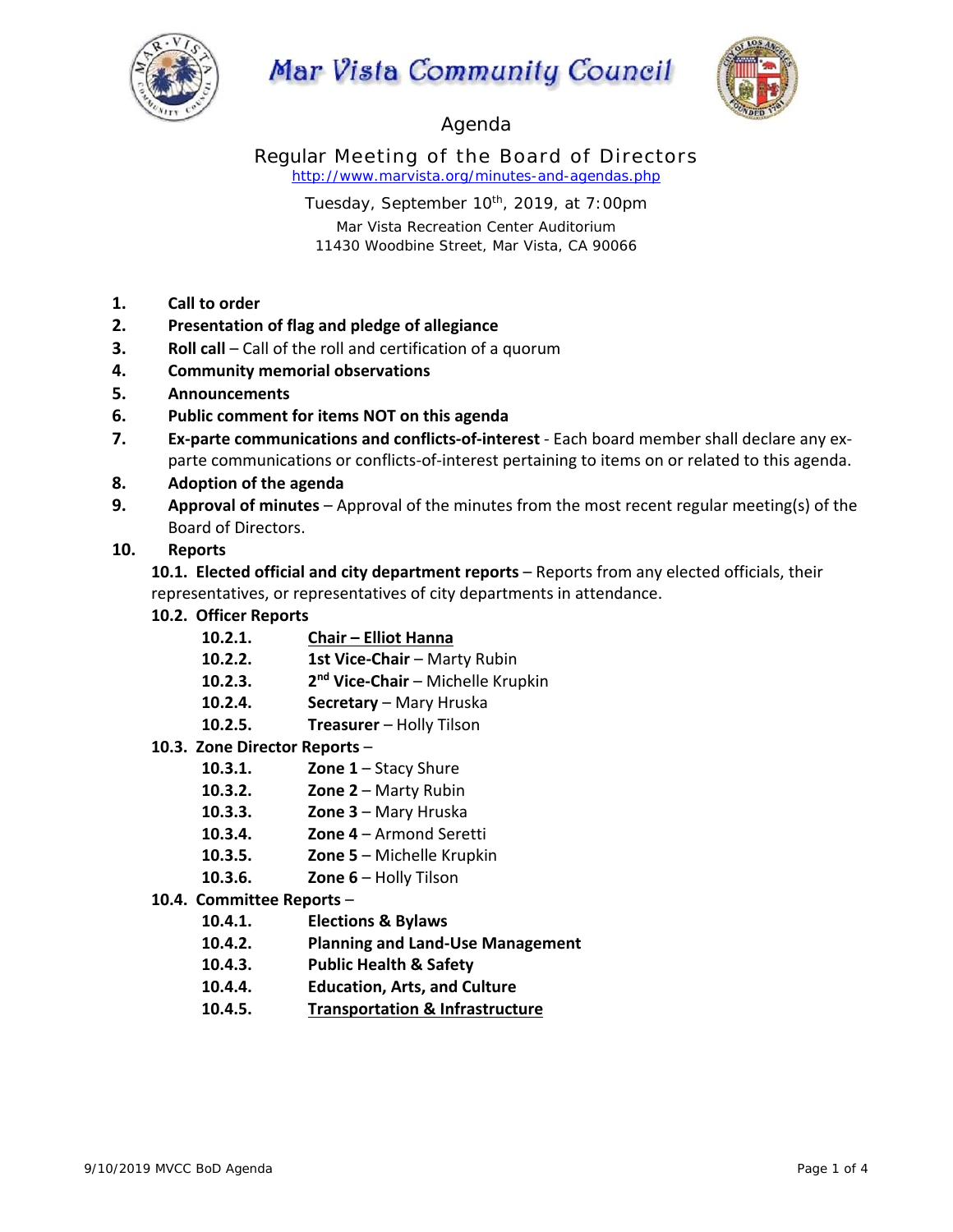### **11. Special Orders**

**Appointment to StreetsLA Stakeholder Advisory Council** – Discussion and possible action regarding approval of a letter recommending Selena Inouye to represent MVCC on the StreetsLA Stakeholder Advisory Council.

- 12. **Consent Calendar** The Consent Calendar is reserved for items deemed to be routine and noncontroversial. Any board member may pull an item or items for further discussion.
	- **12.1. [FUNDING][Tilson] FY2019‐2020 budget revisions** Action regarding revisions to the FY2019-2020 budget to support the funding items below and for other purposes.
	- **12.2. [FUNDING][Tilson] Monthly Expenditure Report** Approval of the Monthly Expenditure Report for August, 2019
	- **12.3. [ADMIN][ExFin] Authorization to submit Community Impact Statements**  Approval for the following officers to submit Community Impact Statements regarding actions previously taken by the Board: Chair, First‐Vice‐Chair, Second Vice‐Chair, Secretary, Treasurer. This authorization shall exist until modified or revoked by the Board.
	- **12.4. [FUNDING][Shure & Stemar] Appropriation for Budget Advocates** Approval of an appropriation in the amount of \$1,000 to support the work of the Budget Advocates.
	- **12.5. [FUNDING][Shure & Stemar] Appropriation for Congress of Neighborhoods**  Approval of an appropriation in the amount of \$2,000 to support the 2020 Congress of Neighborhoods.
	- **12.6. [ADMINISTRATIVE][ExFin] Acceptance of Reduced Tent Space** Approval of a tent space reduction from 10 x 10 to 10 x 5 for both the Blue Tent and Green Tent at the Mar Vista Farmers' Market
	- 12.7. [ADMINISTRATIVE][ExFin] Approval of Policy Regarding Use of MVCC Seal Approval of a policy governing the use of the MVCC seal.
	- **12.8. [FUNDING][ExFin] NPG for Venice High School Alumni Association Grease Night**  Approval of a Neighborhood Purposes Grant in the amount of \$600 to support the Venine High School Alumni Association Grease Night.
	- **12.9. [FUNDING][PH&S] Disaster Survival Training** Approval of an appropriation in the amount of \$300.00 for Disaster Survival Training.
	- **12.10. [FUNDING][Outreach] – Booth Rental at North Westdale Homeowners' Association Block Party** – Approval of an appropriation in the amount of \$150.00 for booth rental at the annual North Westdale Homeowners' Association Block Party.
	- **12.11. [FUNDING][Outreach] – Booth Rental at Westdale Homeowners' Association Block Party** – Approval of an appropriation in the amount of \$150.00 for booth rental at the annual Westdale Homeowners' Association Block Party.
	- **12.12. [FUNDING][Outreach] – Advertising in Westdale Homeowners' Newsletter** Approval of an appropriation in the amount of \$150.00 for advertising in the Westdale Homeowners' Association newsletter.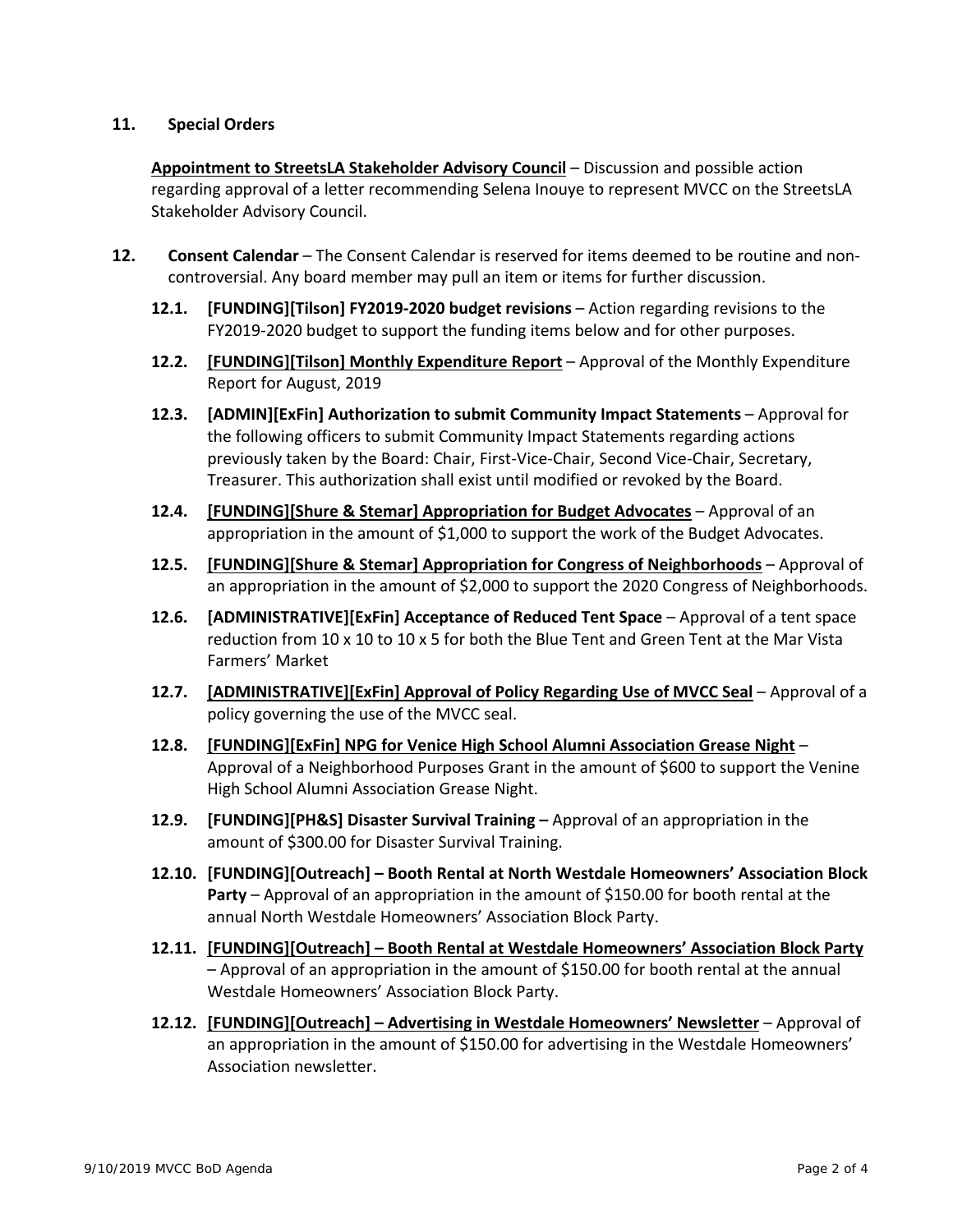- **12.13. [FUNDING][ExFin] Street Closure Permit for Globe/Sawtelle Cleanup/Block Party**  Discussion and possible action regarding an expenditure of up to \$400 to fund the street closure permit for the Globe/Sawtelle cleanup/block party.
- **12.14. [FUNDING][Public Health & Safety] Reproduction of Homeless Resource Guide ‐**  Discussion and possible action regarding an expenditure of up to \$300 to fund black & White reproductions of the Homeless Resource Guide.
- **12.15. [FUNDING][Public Health & Safety] Disaster Survival Seminar –** Discussion and possible action regarding an expenditure of up to \$300 to fund a disaster survival seminar and workshop.
- **13. Excluded Consent Items** Discussion and further action on items excluded from the Consent Calendar.
- **14. Unfinished Business and General Orders** None

# **15. New Business**

- **15.1. [POLICY][Seretti] Support for proposed changes to L.A.M.C. 41.18** Discussion and possible action regarding support of Los Angeles City Councilperson Mitch O'Farrell's (CD13) proposed changes to Los Angeles Municipal Code (LAMC) Section 41.18 as defined in Los Angeles City Council File No. 19‐0602‐S1.
- **15.2. [POLICY] Stakeholder motion in opposition to development at 11700 Charnock Rd**. Discussion and possible action regarding a stakeholder motion in opposition to the development at 11700 Charnock Rd.
- **15.3. [POLICY] [PH&S] Increased community engagement from LAPD**  Discussion and possible action regarding a request for increased presence and community engagement from LAPD.
- **15.4. [POLICY][T&I] Centinela Blvd. Street‐Sweeping Services in Zones 3 and 6** ‐ Discussion and possible action requesting that CD 11 assign the "Clean and Green Team" to clean up Centinela Blvd. between Palms Blvd. and National Blvd. until regular street sweeping service can be established.
- **15.5. [FUNDING][Outreach] Outreach to Stakeholders Regarding Proposed Construction** Approval of an appropriation not to exceed \$1,000 for door hangers – including distribution costs ‐ to inform stakeholders of proposed construction projects (note that PLUM passed a competing item not to exceed \$500).

#### **16. Adjournment**

**Bold, underlined** text indicates further details can be found in supplemental materials available at the meeting.

*<sup>\*</sup> PUBLIC INPUT AT NEIGHBORHOOD COUNCIL MEETINGS – The public is requested to fill out a "Speaker Card" to address the Board on any agenda item before the Board takes an action on an item. Comments from the public on agenda items will be heard only when the respective item is being considered. Comments from*  the public on other matters not appearing on the agenda that are within the Board's jurisdiction will be heard during the General Public Comment period. Please *note that under the Brown Act, the Board is prevented from acting on a matter that you bring to its attention during the General Public Comment period; however,*  the issue raised by a member of the public may become the subject of a future Board meeting. Public comment is limited to 3 minutes per speaker, unless adjusted *by the presiding officer of the Board.* 

*<sup>\*</sup> PUBLIC POSTING OF AGENDAS - MVCC agendas are posted for public review at Mar Vista Recreation Center, 11430 Woodbine Street, Mar Vista, CA 90066*

Subscribe to our agendas via email through L.A. City's Early Notification System at http://www.lacity.org/subscriptions or via at our website, http://www.

*<sup>\*</sup> THE AMERICAN WITH DISABILITIES ACT - As a covered entity under Title II of the Americans with Disabilities Act, the City of Los Angeles does not discriminate on the basis of disability and, upon request, will provide reasonable accommodation to ensure equal access to its programs, services and activities, including sign language interpreters, assistive listening devices and other auxiliary aids and/or services. To ensure availability of services, please make your request at least 3 business days (72 hours) prior to the meeting you wish to attend by contacting chair@marvista.org.*